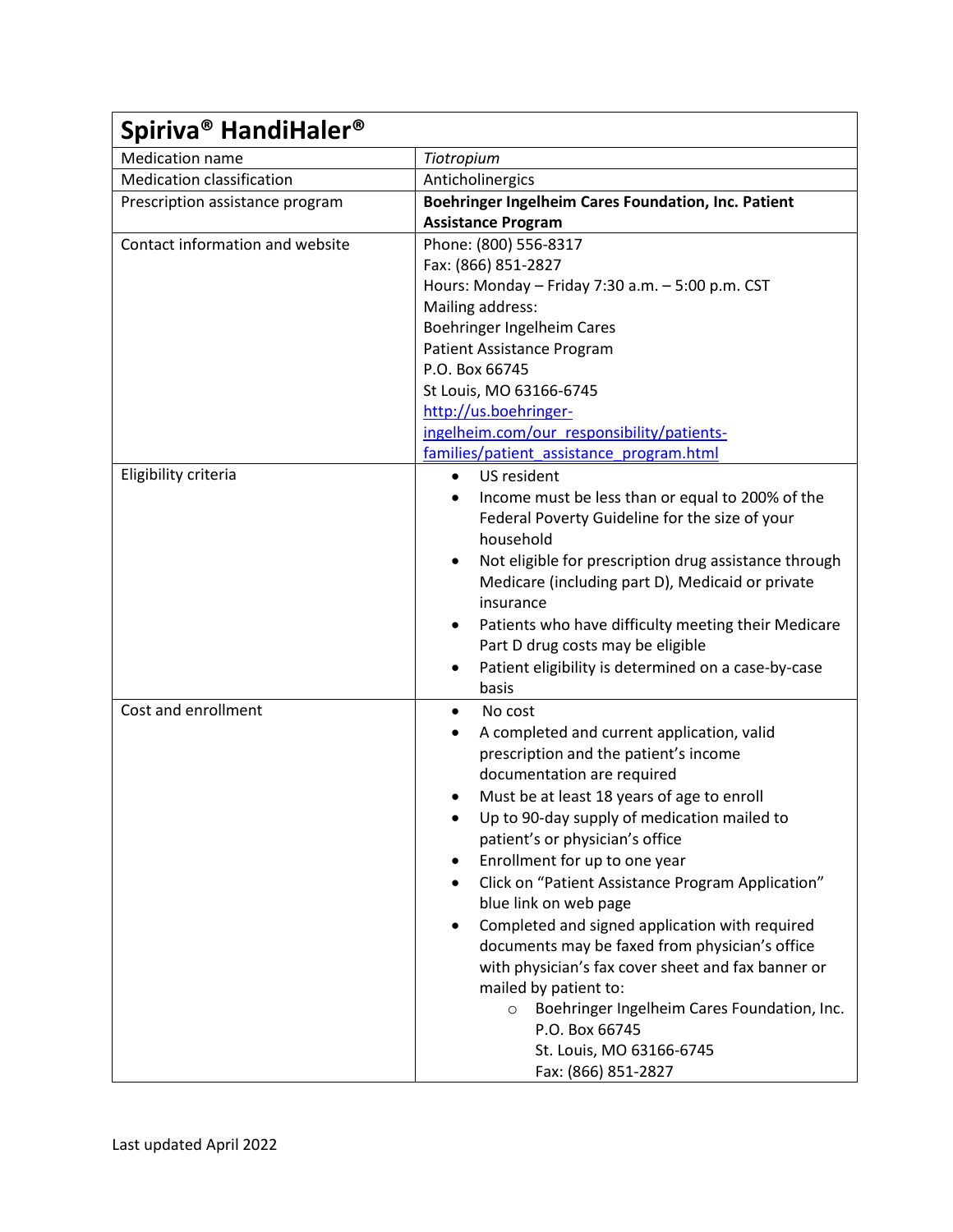| Spiriva <sup>®</sup> HandiHaler <sup>®</sup> |                                                                                                                                                                                                                                                                                                                                                                                                                                                                                                                                                                                                                                                                                                                                                                                                                                                                             |
|----------------------------------------------|-----------------------------------------------------------------------------------------------------------------------------------------------------------------------------------------------------------------------------------------------------------------------------------------------------------------------------------------------------------------------------------------------------------------------------------------------------------------------------------------------------------------------------------------------------------------------------------------------------------------------------------------------------------------------------------------------------------------------------------------------------------------------------------------------------------------------------------------------------------------------------|
| <b>Medication name</b>                       | Tiotropium                                                                                                                                                                                                                                                                                                                                                                                                                                                                                                                                                                                                                                                                                                                                                                                                                                                                  |
| <b>Medication classification</b>             | Anticholinergics                                                                                                                                                                                                                                                                                                                                                                                                                                                                                                                                                                                                                                                                                                                                                                                                                                                            |
| Prescription assistance program              | Prescription Hope: National advocacy program that utilizes<br>direct access to many pharmaceutical company sponsored<br>patient assistance programs                                                                                                                                                                                                                                                                                                                                                                                                                                                                                                                                                                                                                                                                                                                         |
| Contact information and website              | Phone: (877) 296-4673<br>Fax: (877) 298-1012<br>Mailing address:<br>Prescription Hope, Inc.<br>P.O.Box 2700<br>Westerville, Ohio 43086<br>https://prescriptionhope.com/                                                                                                                                                                                                                                                                                                                                                                                                                                                                                                                                                                                                                                                                                                     |
| Eligibility criteria                         | US resident<br>$\bullet$<br>May be uninsured<br>Restrictions do apply (must complete enrollment<br>application)<br>The average income to qualify for the Prescription<br>Hope pharmacy program:<br>Individuals earning around \$30,000 per year<br>$\circ$<br>Couples earning around \$50,000 per year<br>$\circ$<br>Guidelines increase with each additional<br>$\Omega$<br>member in households earning up to<br>\$100,000 per year                                                                                                                                                                                                                                                                                                                                                                                                                                       |
| Cost and enrollment                          | \$50 per month, per medication<br>$\bullet$<br>Complete all required sections of the Prescription<br>$\bullet$<br>Hope enrollment form that is provided on the<br>website above<br>Need to include the following documents if<br>applicable:<br>If you are on Medicare, you must submit a<br>$\circ$<br>copy of your most recent Social Security New<br><b>Benefit Amount Statement</b><br>If you applied for Medicaid or have applied<br>$\circ$<br>for low-income subsidy (LIS), you must<br>submit a copy of the determination letter<br>Completed and signed application with required<br>documents may be completed online, faxed or<br>mailed to:<br>Prescription Hope, Inc.<br>$\circ$<br>P.O. Box 2700<br>Westerville, Ohio 43086<br>Fax: (877) 298-1012<br>Prescription Hope does not guarantee your approval<br>for patient assistance programs; it is up to each |